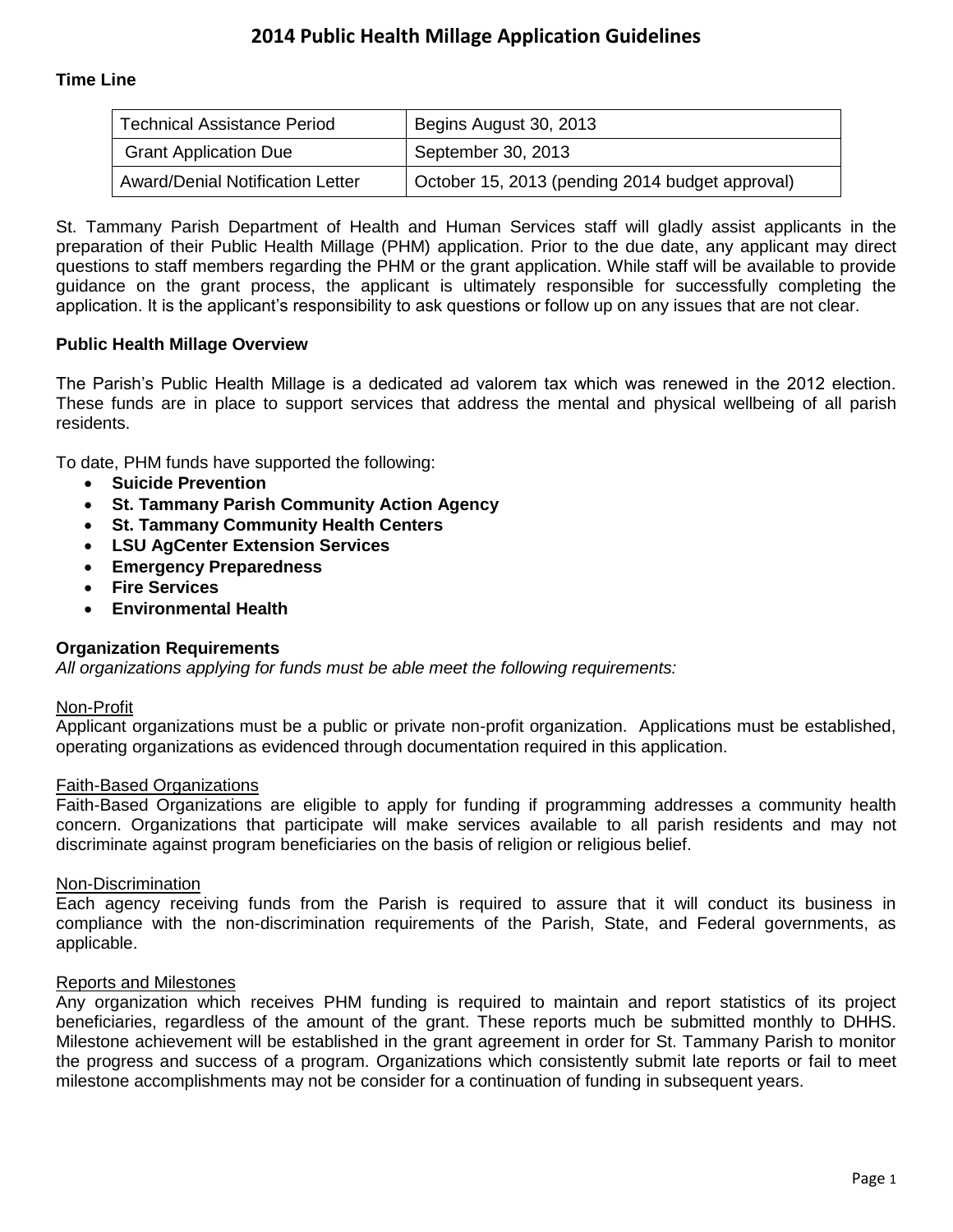# **2014 Public Health Millage Application Guidelines**

## Insurance

Once an organization's project has been approved, at the time of contract signing, the organization must provide evidence of insurance, including but not limited to, Commercial General Liability, Professional Liability and/or Malpractice Liability, Commercial Auto Liability, and Workers' Compensation/Employers Liability. The organization must agree to have St. Tammany Parish named as an additional insured on the liability insurance policies, where possible, and the policies shall be endorsed to provide a waiver of subrogation in favor of St. Tammany Parish.

## **Project Requirements**

#### Examples of Program Activities

PHM public service funding allows for eligibility of a wide range of community health relate activities including, but not limited to:

- 
- Behavioral Health Counseling Rural Healthcare Services
- Preventative Healthcare Services Nutrition
- 
- 
- Community Outreach/Education
- Suicide Prevention **Information Information/Referral Services** 
	-
	-
- Case Management **Group State State Case Management Groups Group Therapy/Support Groups**
- Dental Care **Care and Care Crisis Management Services Crisis Management Services**

#### Audits, Inspections and Monitoring

DHHS will audit and/or monitor the progress of the organization via monthly reports, telephone calls, and onsite monitoring visits. During monitor visits, the organization must make available all appropriate records, reports or policies that DHHS requests to inspect.

#### **Application**

#### Application Guidelines

The application packet is available on the Department of Health and Human Services website or by request. All applications should be typed and must be kept in the original format. Other than required attachments, do not add pages to the application for extended narratives. Only use the space provided for you in the application.

The application must be filled out in its entirety before submitted. Questions about the applications should be addressed to DHHS staff during the "Technical Assistance Period" only. Once the period closes, questions cannot be answered. Staff will only answer questions pertaining to the application and will not give opinions or advice on the project proposal scope of work or budget.

#### Application Submittal Requirement

Submit one original application and two copies per organization either through mail or hand delivery. An electronic copy of the application should be e-mailed to the Department of Health and Human Services, address shown below:

> Hayley Callison, Public Health Program Manager St. Tammany Parish Department of Health and Human Services Physical: 21454 Koop Drive, Suite 2-E, Mandeville, LA 70471 Mailing: Department of Health & Human Services, P.O. Box 628, Covington, LA 70434 Phone: (985) 898-3074 Fax: (985) 898-3081 Email:hcallison@stogov.org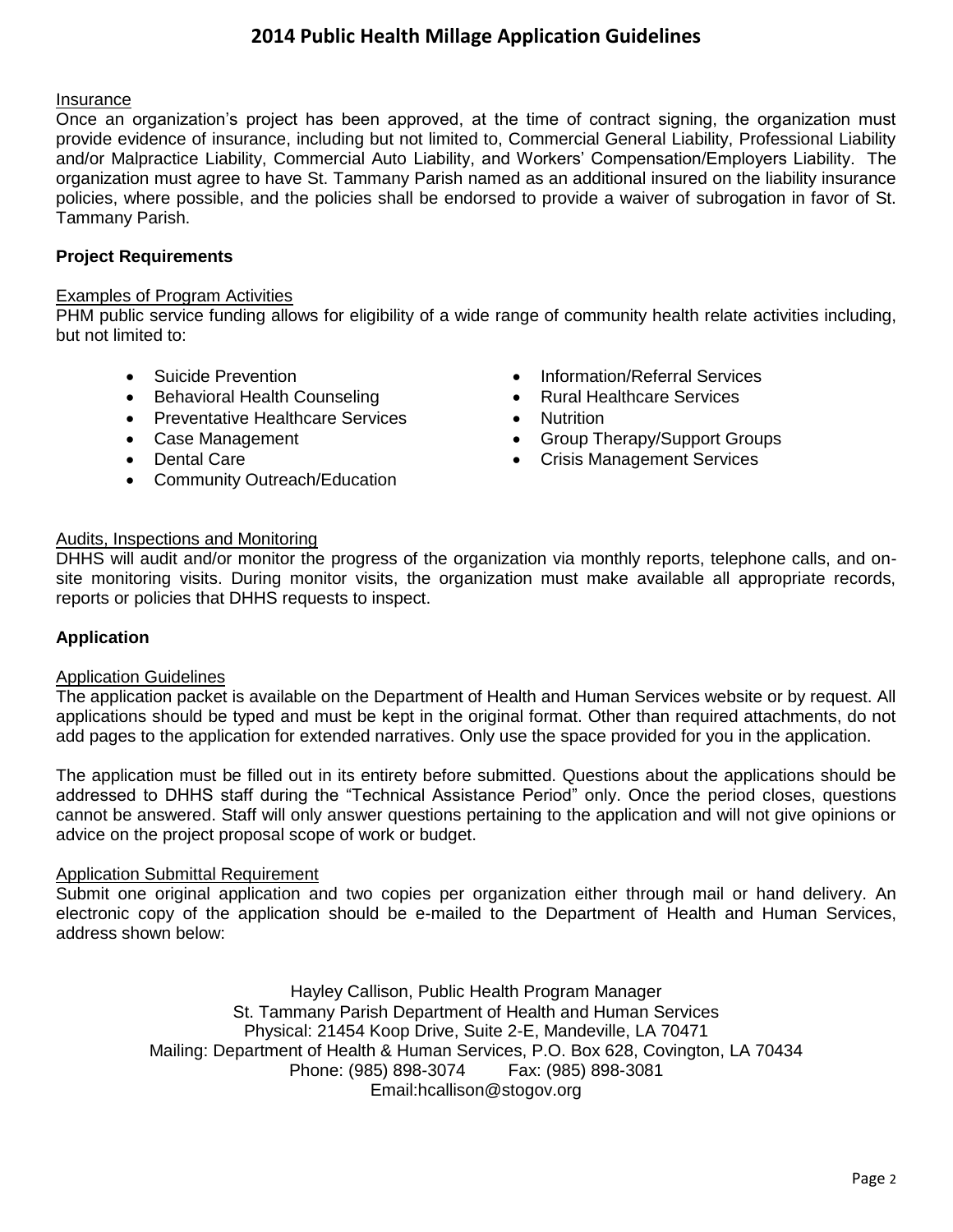# **2014 Public Health Millage Application Guidelines**

## **Applications are due by September 30, 2013. All applications MUST be post marked by the due date and received by DHHS three days after postmark**.

## **Application Checklist**

Be sure to include all items requested on the Application Check list:

Completed application packet

Application certification signed by authorized official

Three (3) copies of completed application

Proof of IRS 501(c)3 status

Proof of registration and good standing with the Louisiana Secretary of State

## **Sample Budget**

#### **Proposed Budget**

Use the chart below to detail the budget for the proposed project. Be sure to include other funding sources, if applicable, to demonstrate leveraging of funds.

| <b>Specific Cost</b><br>Item/Description                                                                | <b>Funding</b><br><b>Request</b> | <b>Other Funding</b><br><b>Source</b> | <b>Other</b><br><b>Funding</b><br><b>Amount</b> | <b>Total Amount</b><br>PHM Funding +<br><b>Other Source</b> |
|---------------------------------------------------------------------------------------------------------|----------------------------------|---------------------------------------|-------------------------------------------------|-------------------------------------------------------------|
| 1. Program Manager                                                                                      | \$17,286.26                      | LA Children's Fund                    | \$8,643.13                                      | \$25,929.39                                                 |
| 2. Program Counselor                                                                                    | \$12,869.83                      | LA Children's Fund                    | \$6,434.91                                      | \$19,304.74                                                 |
| 3. Program Counselor                                                                                    | \$12,869.83                      | LA Children's Fund                    | \$6,434.91                                      | \$19,304.74                                                 |
| 4. Course Materials                                                                                     | \$2,700.00                       | DHH State of LA                       | \$2,700.00                                      | \$5,400.00                                                  |
| 5. Program Advertising                                                                                  | \$1,200.00                       | N/A                                   | \$0.00                                          | \$1,200.00                                                  |
| <b>6. Facility Expenses</b>                                                                             | \$0.00                           | <b>Donations</b>                      | \$40,000.00                                     | \$40,000.00                                                 |
| 7.                                                                                                      |                                  |                                       |                                                 |                                                             |
| 8.                                                                                                      |                                  |                                       |                                                 |                                                             |
| 9.                                                                                                      |                                  | ◟                                     |                                                 |                                                             |
| 10.                                                                                                     |                                  |                                       |                                                 |                                                             |
| <b>TOTAL PHM FUNDS</b><br><b>TOTAL PROGRAM COST (PHM +</b><br>\$46,925.92<br><b>REQUESTED</b><br>OTHER) |                                  | \$108,438.87                          |                                                 |                                                             |